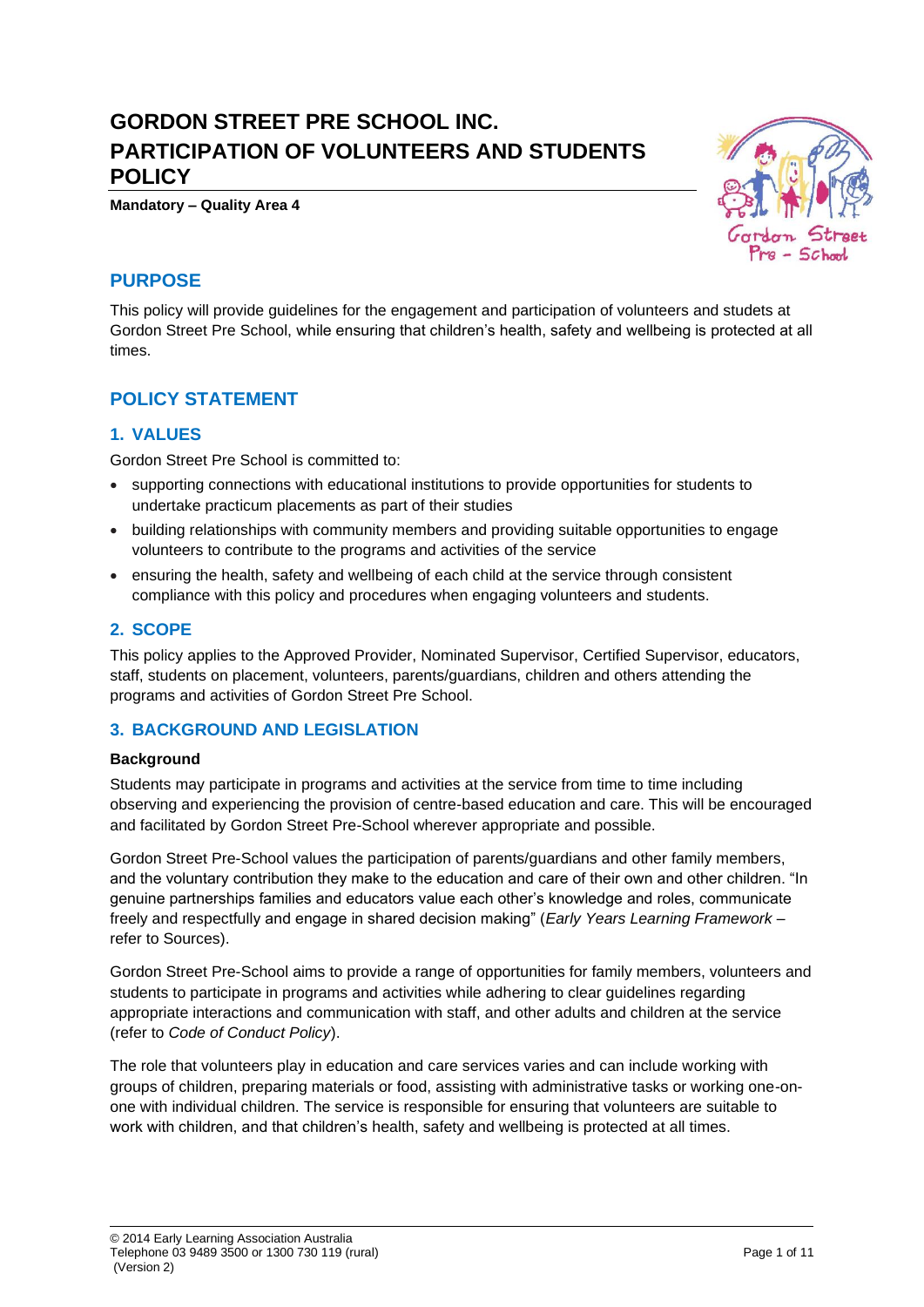Volunteers should only be engaged to complement, not replace, the work of paid staff. Accordingly, services should not engage volunteers to fill the place of an employee who is ill or on leave, or to fill a vacant budgeted position.

Volunteers must **not** be asked to perform tasks:

- that they are untrained, unqualified or too inexperienced to undertake
- that put the children or themselves in a vulnerable or potentially unsafe situation
- where there is a conflict of interest.

Prior to participation at the service, a parent helper volunteer or student (aged 18 years or over) must be in possession of a Working with Children (WWC) Check.

Effective 2020, parents/guardians who volunteer for parent helper duty, must be in possession of a Working with Children (WWC) Check.

In line with Child Safe Standard 4 and the *Child Safe Environment Policy*, prior to engaging a volunteer or student an assessment should be undertaken of the nature of the responsibility to determine whether a position description is required, and based on that whether an interview and referee checks are required.

### **Legislation and standards**

Relevant legislation and standards include but are not limited to:

- Child Safe Standards
- *Education and Care Services National Law Act 2010*
- *Education and Care Services National Regulations 2011*
- *Equal Opportunity Act 2010* (Vic)
- *Fair Work Act 2009* (Cth)
- *National Quality Standard*, Quality Area 4: Staffing Arrangements
- *Occupational Health and Safety Act 2004* (Vic)
- *Working with Children Act 2005* (Vic)

## **4. DEFINITIONS**

The terms defined in this section relate specifically to this policy. For commonly used terms e.g. Approved Provider, Nominated Supervisor, Regulatory Authority etc. refer to the *General Definitions* section of this manual.

**Child-related work:** In relation to the WWC Check, child-related work includes work with children which may involve physical contact, face-to-face contact, oral, written or electronic communication.

**Conflict of interest:** (In relation to this policy) refers to an interest that may affect, or may appear reasonably likely to affect, the judgement or conduct of the volunteer, or may impair their independence or loyalty to the service. A conflict of interest can arise from avoiding personal losses as well as gaining personal advantage, whether financial or otherwise, and may not only involve the volunteer, but also their relatives, friends or business associates.

**Reportable Conduct Scheme:** The Victorian Reportable Conduct Scheme (RCS) seeks to improve organisations' responses to allegations of child abuse and neglect by their workers and volunteers. It achieves this by requiring the heads of organisations (in our case this is the Executive Committee of Management) to report to the Commission for Children and Young People any allegations that one of their workers or volunteers has committed child abuse or child-related misconduct. The organisation must then carry out an investigation into these allegations and report its findings together with actions taken (if any) in response to the Commission.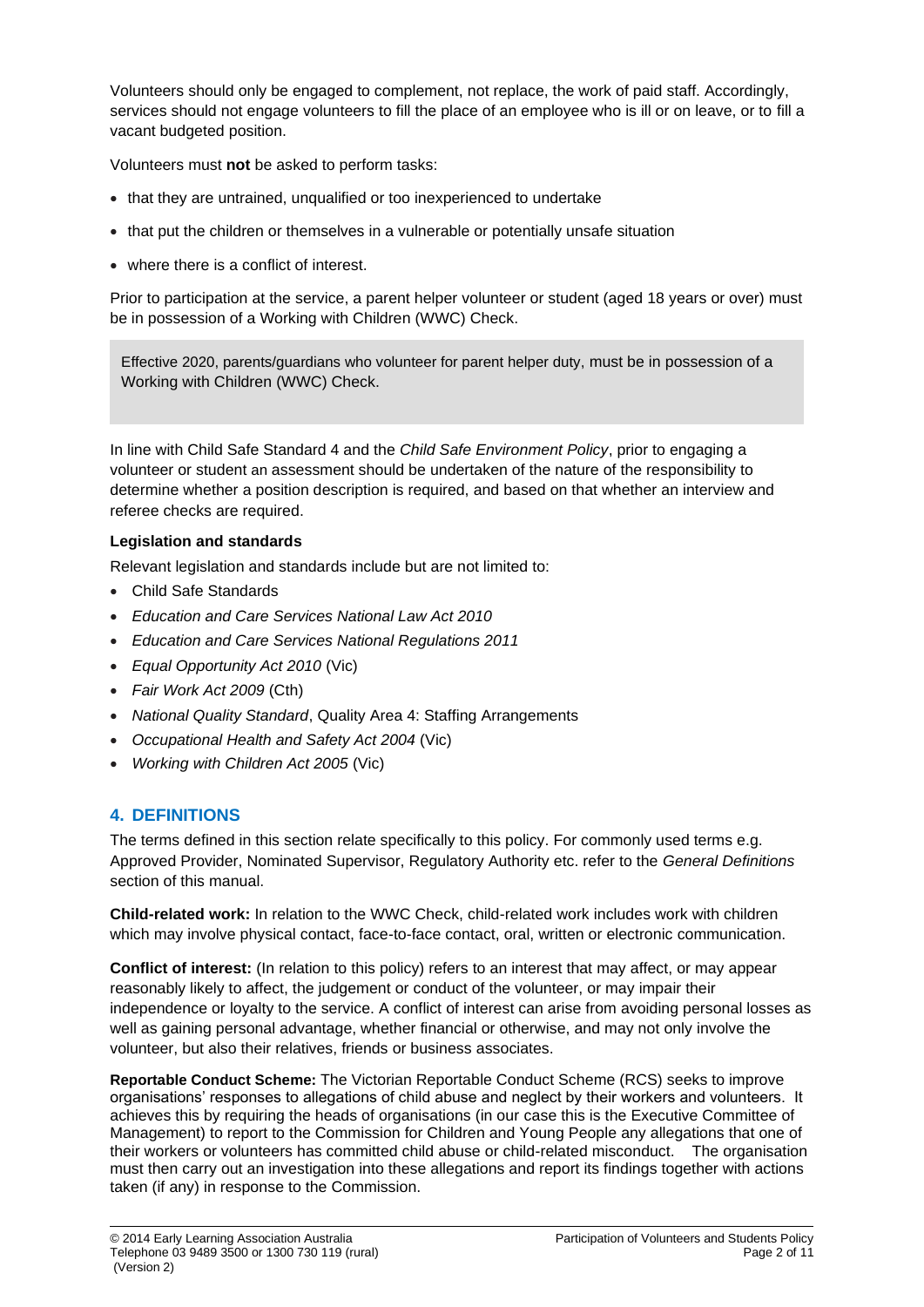**Staff record:** A record which the Approved Provider of a centre-based service must keep containing information about the Nominated Supervisor, the Educational Leader, staff, volunteers, students and the Responsible Person at a service (Regulations 146–149). A sample staff record is available on the ACECQA website:<http://www.acecqa.gov.au/>

**Student:** A person undertaking a practicum placement as part of a recognised early childhood qualification. This student will be supported by an educational institution in the completion of their placement.

**Volunteer:** A person who willingly undertakes defined activities to support the education and care programs at a service in an unpaid or honorary capacity. These activities may include child-related work (refer to *Definitions)*, administrative tasks, or preparing materials or food.

**Working with Children (WWC) Check:** The check is a legal requirement for those undertaking paid or voluntary child-related work (refer to *Definitions*) in Victoria and is a measure to help protect children from harm arising as a result of physical or sexual abuse. The Department of Justice assesses a person's suitability to work with children by examining relevant serious sexual, physical and drug offences in a person's national criminal history and, where appropriate, their professional history. A WWC Check card is granted to a person under working with children legislation if:

- they have been assessed as suitable to work with children
- there has been no information that, if the person worked with children, they would pose a risk to those children
- they are not prohibited from attempting to obtain, undertake or remain in child-related employment.

### **5. SOURCES AND RELATED POLICIES**

#### **Sources**

- Australian Children's Education and Care Quality Authority (ACECQA): [www.acecqa.gov.au](http://www.acecqa.gov.au/)
- *The Early Years Learning Framework for Australia: Belonging, Being, Becoming*: [www.acecqa.gov.au](file://///kpv-sbs/data/BD&G/Communications/Publications/Policy%20Works/2017%20Final%20PolicyWorks/www.acecqa.gov.au)
- A Guide for Creating a Child Safe Organisation (The Commission for Children and Young People) [www.ccyp.vic.gov.au](file://///kpv-sbs/data/BD&G/Communications/Publications/Policy%20Works/2017%20Final%20PolicyWorks/www.ccyp.vic.gov.au)
- Working with Children Check unit, Department of Justice & Regulation provides details of how to obtain a WWC Check: [www.workingwithchildren.vic.gov.au](file://///kpv-sbs/data/BD&G/Communications/Publications/Policy%20Works/2017%20Final%20PolicyWorks/www.workingwithchildren.vic.gov.au)

#### **Service policies**

- *Child Safe Environment Policy*
- *Code of Conduct Policy*
- *Complaints and Grievances Policy*
- *Delivery and Collection of Children Policy*
- *Determining Responsible Person Policy*
- *Inclusion and Equity Policy*
- *Interactions with Children Policy*
- *Occupational Health and Safety Policy*
- *Privacy and Confidentiality Policy*
- *Staffing Policy*
- *Supervision of Children Policy*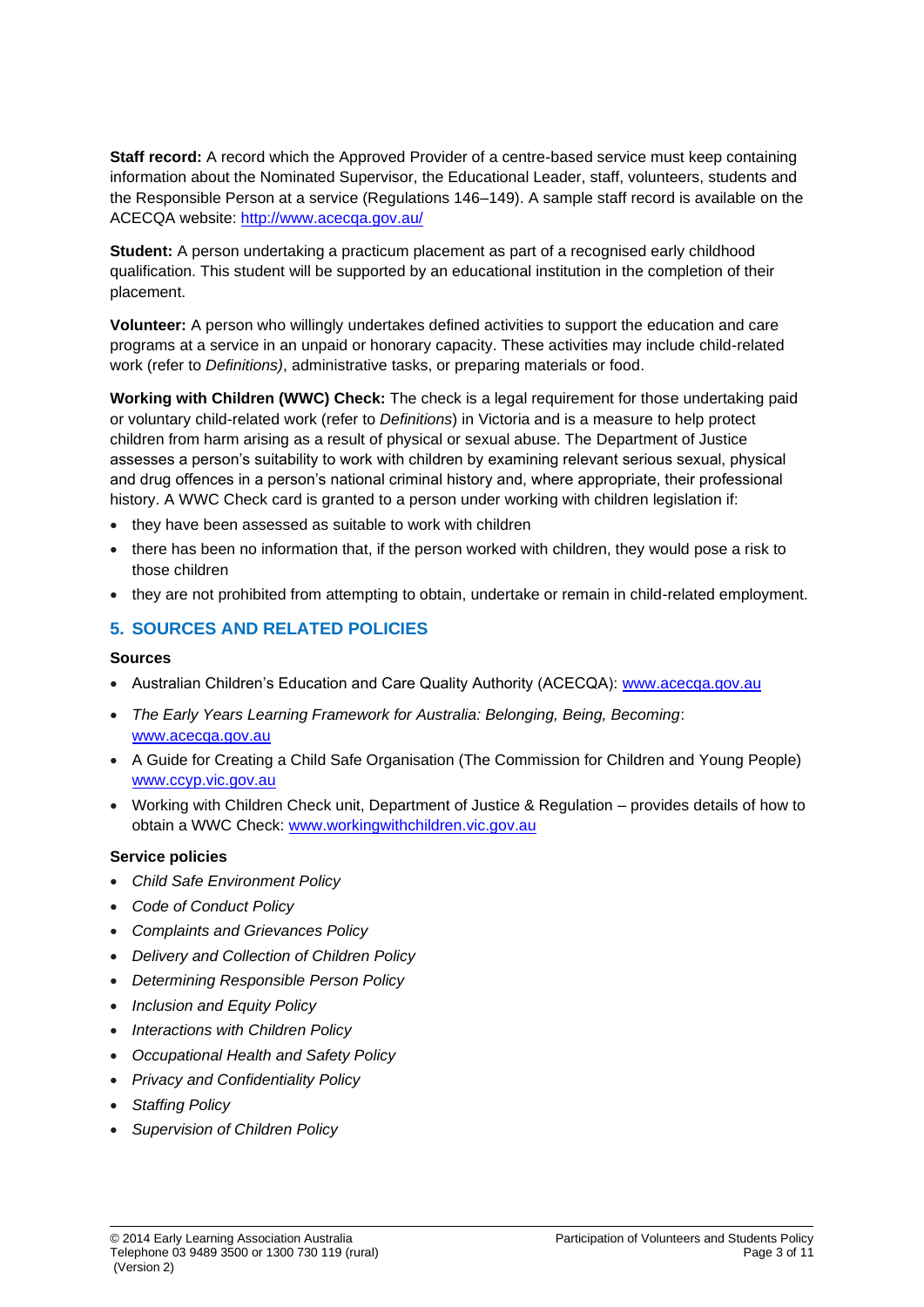## **PROCEDURES**

### **The Approved Provider is responsible for:**

- developing guidelines for accepting applications from volunteers and students to work at the service in consultation with the Nominated Supervisor and educators and which are aligned with the *Child Safe Environment Policy*
- accepting or rejecting a potential volunteer or student based on the circumstances of the service at the time, in consultation with the Nominated Supervisor
- ensuring that children being educated and cared for by the service are adequately supervised, and the legislated educator-to-child ratios are complied with at all times (Regulations 123, 355, 360) (refer to *Supervision of Children Policy*)
- reading the Working with Children (WWC) Check of volunteers and students where required, and ensuring that the details are recorded in the service register
- ensuring that the staff record contains the name, address and date of birth of volunteers and students attending the service (Regulations 145, 149(1))
- keeping a record for each day on which each student or volunteer participates with the date and the hours of participation (Regulation 149(2))
- ensuring that volunteers, students and parents/guardians are adequately supervised at all times, and that the health, safety and wellbeing of children at the service is protected
- ensuring that volunteers, students and parents/guardians are not left with sole supervision of individual children or groups of children
- ensuring that the Nominated Supervisor, educators and other staff, volunteers and students on placement at the service are not affected by alcohol or drugs (including prescription medication) that would impair their capacity to supervise or provide education and care to children (Regulation 83)
- ensuring that parents/guardians of a child attending the service can enter the service premises at any time that the child is being educated and cared for, except where this may pose a risk to the safety of children or staff, or conflict with any duty of the Approved Provider, Nominated Supervisor or educators under the law (Regulation 157)
- developing a range of strategies to enable and encourage the participation and involvement of parents/guardians at the service
- providing volunteers, students and parents/guardians with access to all service policies and procedures, and a copy of the *Education and Care Services National Regulations 2011*
- ensuring that volunteers, students and parents/guardians comply with the National Regulations and all service policies and procedures, including the *Code of Conduct Policy*, while attending the service
- developing an induction checklist for volunteers and students attending the service (refer to Attachment 1 – Sample induction checklist for volunteers and students) in consultation with the Nominated Supervisor and educators.

#### **The Nominated Supervisor is responsible for:**

- assisting the Approved Provider to develop guidelines for applications from volunteers and students to work at the service and which are aligned with the *Child Safe Environment Policy*
- ensuring volunteers sign the Visitor Handbook
- ensuring that, where required, the Working with Children (WWC) Check has been read/sighted prior to the volunteer's commencement at the service.
- assisting the Approved Provider with decisions in relation to accepting/rejecting a potential volunteer or student based on the circumstances of the service at the time
- ensuring that children being educated and cared for by the service are adequately supervised, and the legislated educator-to-child ratios are complied with at all times (Regulations 123, 355, 360) (refer to *Supervision of Children Policy*)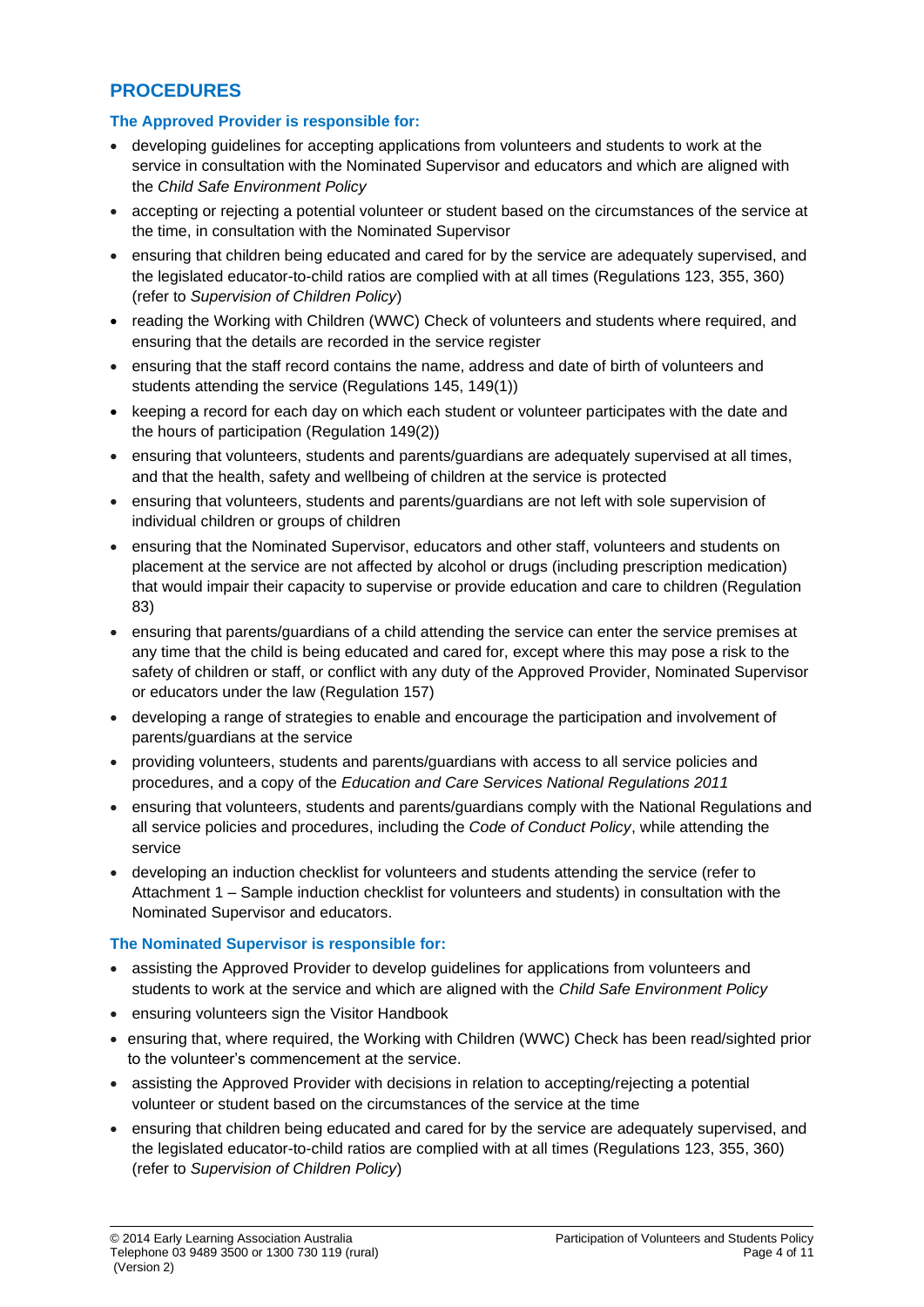- ensuring that, where required, the WWC Check has been read prior to the volunteer/student's commencement at the service, and that details are included on the staff record
- ensuring that volunteers, students and parents/guardians are adequately supervised at all times when participating at the service, and that the health, safety and wellbeing of children at the service is protected
- ensuring that volunteers, students and parents/guardians are not left with sole supervision of individual children or groups of children
- ensuring that parents/guardians of a child attending the service can enter the service premises at any time that the child is being educated and cared for, except where this may pose a risk to the safety of children or staff, or conflict with any duty of the Approved Provider, Nominated Supervisor or educators under the law (Regulation 157)
- ensuring strategies are in place to enable and encourage the participation and involvement of parents/guardians at the service
- providing volunteers, students and parents/guardians with access to all service policies and procedures, and a copy of the *Education and Care Services National Regulations 2011*
- ensuring that volunteers, students and parents/guardians comply with the National Regulations and all service policies and procedures, including the *Code of Conduct Policy*, while attending the service
- assisting the Approved Provider to develop an induction checklist for volunteers and students at the service (refer to Attachment 1 – Sample induction checklist for volunteers and students)
- ensuring that volunteers and students have completed the induction checklist (refer to Attachment 1) and have been provided with a copy of the staff handbook, if applicable.

### **All other Staff are responsible for:**

- assisting the Approved Provider and Nominated Supervisor to develop guidelines for applications from volunteers and students to participate at the service and are aligned with the *Child Safe Environment Policy*
- ensuring that children being educated and cared for by the service are adequately supervised, and the legislated educator-to-child ratios are complied with at all times (refer to *Supervision of Children Policy*)
- ensuring volunteers sign the Visitor Handbook
- ensuring that, where required, the Working with Children (WWC) Check has been read/sighted prior to the volunteer's commencement at the service.
- providing volunteers, students and parents/guardians with access to all service policies and procedures, and a copy of the *Education and Care Services National Regulations 2011*
- ensuring that volunteers, students and parents/guardians comply with the National Regulations and all service policies and procedures, including the *Code of Conduct Policy*, while attending the service
- ensuring that volunteers, students and parents/guardians are adequately supervised at all times, and that the safety, health and wellbeing of children at the service is protected
- ensuring that volunteers, students and parents/guardians are not left with sole supervision of individual children or groups of children
- enabling parents/guardians of children attending the service access the service premises at any time the child is being educated and cared for except where this poses a risk to the safety of children and/or staff
- encouraging the participation and involvement of parents/guardians at the service
- assisting the Approved Provider and Nominated Supervisor to develop an induction checklist for volunteers and students at the service (refer to Attachment 1 – Sample induction checklist for volunteers and students)
- assisting volunteers and students to understand the requirements of this policy and the expectations of the service.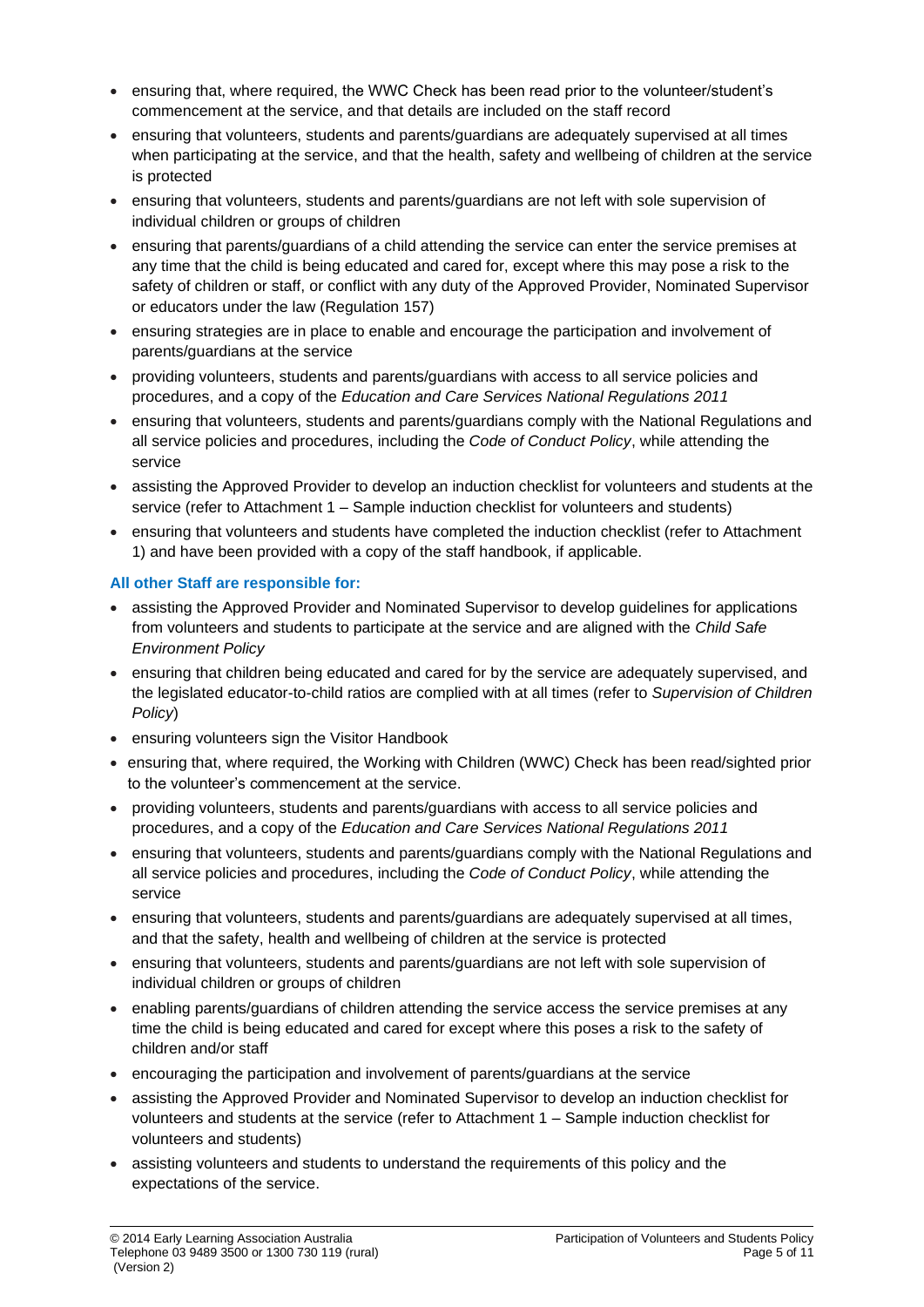#### **Volunteers and students, while at the service, are responsible for:**

- ensuring they have provided all details required to complete the staff record
- undertaking a WWC Check and presenting a current WWC Check card or other notification, as applicable
- understanding and acknowledging the requirement for confidentiality of all information relating to educators and families within the service (refer to *Privacy and Confidentiality Policy*)
- complying with the requirements of the *Education and Care Services National Regulations 2011*  and with all service policies and procedures, including the *Code of Conduct Policy*, while at the service
- undertaking the induction process and completing the induction checklist (refer to Attachment 1) prior to commencement at the service
- following the directions of staff at the service at all times to ensure that the health, safety and wellbeing of children is protected.

#### **Parents/guardians are responsible for:**

- providing information for the staff record as required
- signing the Visitor Handbook when volunteering
- undertaking a WWC Check and presenting a current WWC Check card or other notification, if volunteering for Parent Helper Duty
- complying with the requirements of the *Education and Care Services National Regulations 2011* and with all service policies and procedures, including the *Code of Conduct Policy* and *Privacy and Confidentiality Policy* while attending the service
- following the directions of staff at the service at all times to ensure that the health, safety and wellbeing of children is protected.

## **EVALUATION**

In order to assess whether the values and purposes of the policy have been achieved, the Approved Provider will:

- check staff records on a regular basis to ensure details of students and volunteers are maintained in line with all legislative requirements as outlined in the policy
- regularly seek feedback from everyone affected by the policy regarding its effectiveness
- monitor the implementation, compliance, complaints and incidents in relation to this policy
- keep the policy up to date with current legislation, research, policy and best practice
- revise the policy and procedures as part of the service's policy review cycle, or as required
- notify parents/guardians at least 14 days before making any changes to this policy or its procedures.

## **ATTACHMENTS**

- Attachment 1: Sample induction checklist for volunteers/students
- Attachment 2: Sample letter to send to families regarding The Reportable Conduct Scheme
- Attachment 2: Parent helper briefing sheet
- •

## **AUTHORISATION**

This policy was adopted by the Approved Provider of Gordon Street Pre-School on 18<sup>th</sup> September 2019

## **REVIEW DATE: 18 TH SEPTEMBER 2021**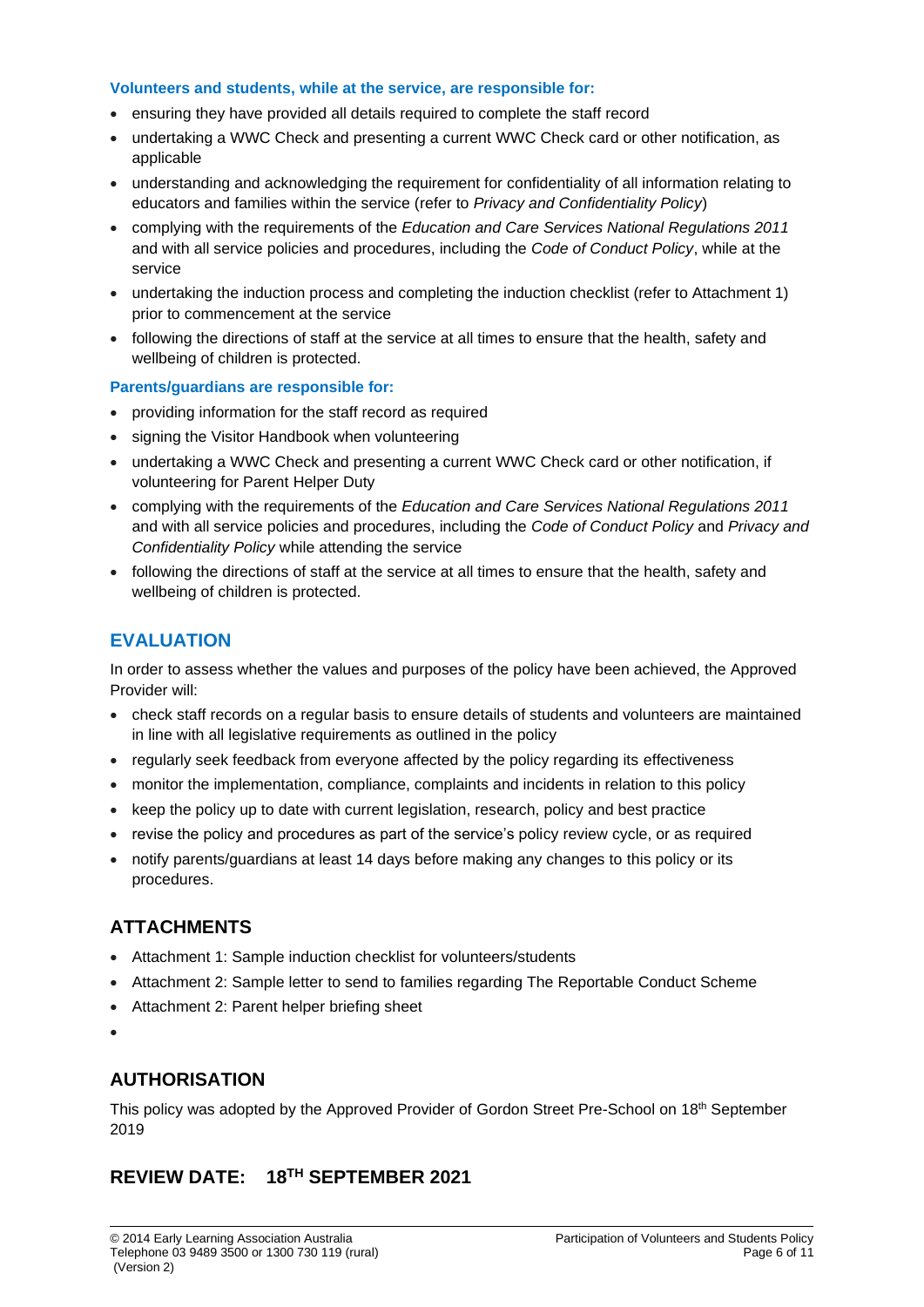### **ATTACHMENT 1**

**Sample induction checklist for volunteers/students**



Name: \_\_\_\_\_\_\_\_\_\_\_\_\_\_\_\_\_\_\_\_\_\_\_\_\_\_\_\_\_\_\_\_\_\_ Date: \_\_\_\_\_\_\_\_\_\_\_\_

To be completed by all volunteers/students participating at Gordon Street Pre School and returned to the Nominated Supervisor prior to commencing at the service.

|                                                                                                                                                                                                          | <b>Please tick</b> |
|----------------------------------------------------------------------------------------------------------------------------------------------------------------------------------------------------------|--------------------|
| I have been given access to all the policies and procedures of Gordon Street<br>Pre-School                                                                                                               |                    |
| I understand the content of service policies and procedures, including those<br>relating to:                                                                                                             |                    |
| • conduct while at the service (Code of Conduct Policy)                                                                                                                                                  |                    |
| • emergency, evacuation, fire and safety, including locations of fire<br>extinguishers and emergency exits (Emergency and Evacuation Policy)                                                             |                    |
| • accidents at the service (Incident, Injury, Trauma and Illness Policy)                                                                                                                                 |                    |
| • dealing with medical conditions (Dealing with Medical Conditions Policy,<br>Asthma Policy, Anaphylaxis Policy, Diabetes Policy, Epilepsy Policy and<br><b>Administration of Medication Policy)</b>     |                    |
| • good hygiene practices (Hygiene Policy)                                                                                                                                                                |                    |
| • dealing with infectious diseases (Dealing with Infectious Diseases Policy)                                                                                                                             |                    |
| • first aid arrangements for children and adults, including the location of the<br>nearest first aid kit (Administration of First Aid Policy)                                                            |                    |
| · daily routines                                                                                                                                                                                         |                    |
| • the importance of OHS and following safe work practices (Occupational<br>Health and Safety Policy)                                                                                                     |                    |
| • interacting appropriately with children (Interactions with Children Policy)                                                                                                                            |                    |
| • reporting of serious incidents and notifiable incidents at the service (Incident,<br>Injury, Trauma and Illness Policy, Complaints and Grievances Policy and<br>Occupational Health and Safety Policy) |                    |
| • reporting hazards in the workplace (Occupational Health and Safety Policy)                                                                                                                             |                    |
| handling complaints and grievances (Complaints and Grievances Policy)<br>٠                                                                                                                               |                    |
| • child safety and wellbeing and child protection including how to respond to<br>concerns (Child Safe Environment Policy)                                                                                |                    |
| privacy and confidentiality of information (Privacy and Confidentiality Policy)                                                                                                                          |                    |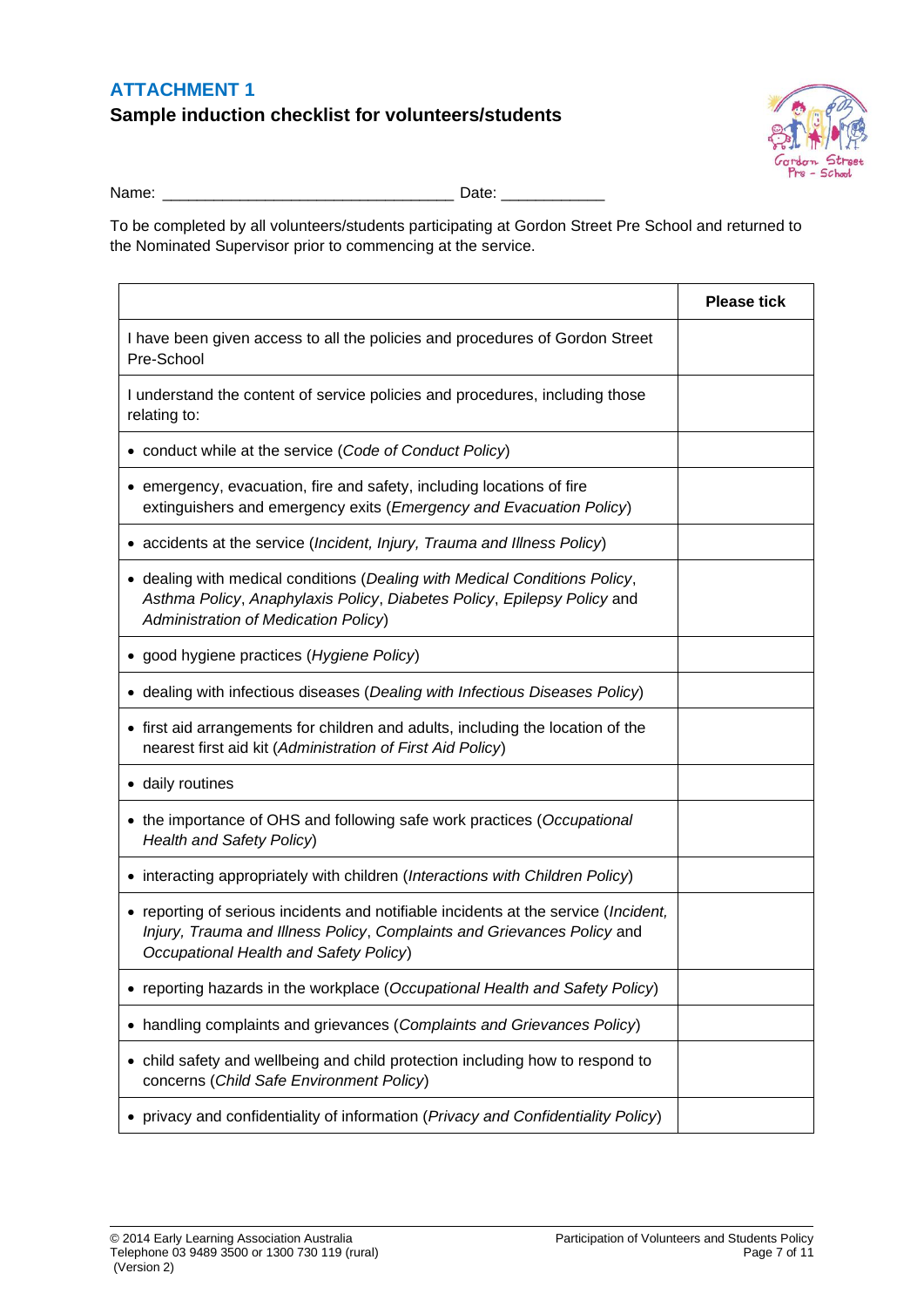|                                                                                                                                                                                                                | <b>Please tick</b> |
|----------------------------------------------------------------------------------------------------------------------------------------------------------------------------------------------------------------|--------------------|
| I am aware of the non-smoking policy of the service                                                                                                                                                            |                    |
| The expectations of my placement/engagement, my role and responsibilities<br>(including attending to the requirements of children with additional needs) have<br>been clearly explained to me by my supervisor |                    |
| am aware that I am expected to participate in general tasks, including<br>maintaining the environment in a clean, safe and tidy condition                                                                      |                    |

| Date: _______________________ |
|-------------------------------|
|                               |
|                               |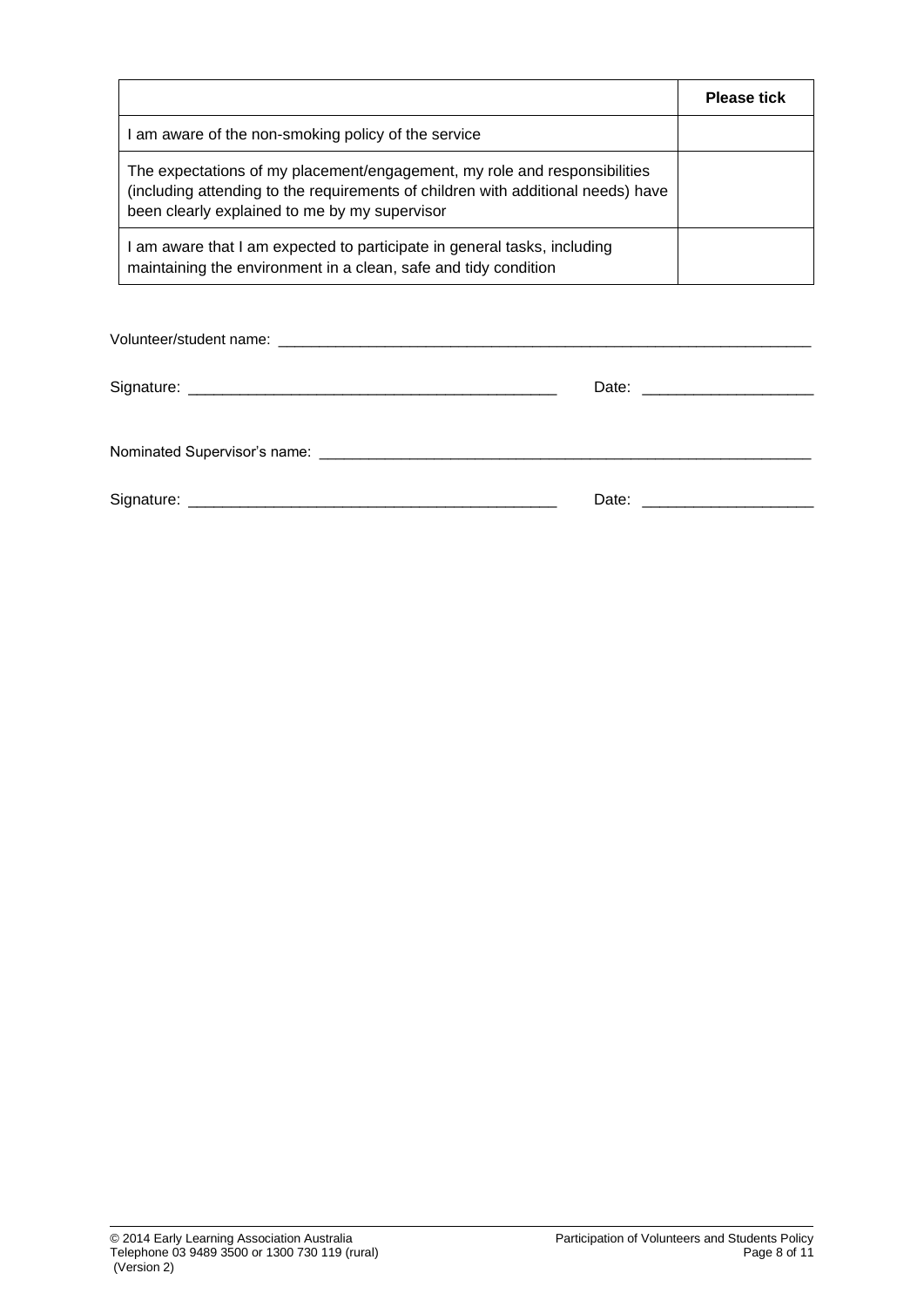## **ATTACHMENT 2 Sample letter to send to families regarding The Reportable Conduct Scheme**



Dear Gordon Street Pre-School Families,

We are writing to update you on the Reportable Conduct Scheme, which came into effect for all early childhood services on 1<sup>st</sup> January, 2019.

The Victorian Reportable Conduct Scheme (RCS) seeks to improve organisations' responses to allegations of child abuse and neglect by their workers and volunteers. It achieves this by requiring the heads of organisations (in our case this is the Executive Committee of Management) to report to the Commission for Children and Young People any allegations that one of their workers or volunteers has committed child abuse or child-related misconduct. The organisation must then carry out an investigation into these allegations and report its findings together with actions taken (if any) in response to the Commission.

#### **What types of workers and volunteers are covered by the scheme?**

The scheme applies to the conduct of any person over the age of 18 years who is employed or engaged by an organisation covered by the scheme to provide services, including as a volunteer, contractor, office holder, officer or other position.

#### **What this means for you?**

Under the definition of volunteers, any parents or family members that spends any amount of time with children in the kindergarten, other than dropping off and picking up, are classed as a volunteer for the purpose of the RCS. This includes Committee members, parent duty helpers & those sharing their skills with the children. It is important to understand that the RCS applies to all conduct of workers and volunteers, not only whilst on the kindergarten premises.

Further information can be found on the Commission for Children and Young People's website: [www.ccyp.vic.gov.au.](file://///internal.vic.gov.au/DHHS/HomeDirs4/pboa1510/Documents/Offline%20Records%20(DP)/Reportable%20~%20&%20WELLBEING%20-%20POLICY%20&%20PROCEDURES/www.ccyp.vic.gov.au)

Should you have any queries or concerns please feel free to contact **Insert Name** (President) [president.gordon.st.kin@gmail.com](mailto:president.gordon.st.kin@gmail.com) or Insert Name (Compliance Officer) [compliance.gordon.st.kin@gmail.com.](mailto:compliance.gordon.st.kin@gmail.com)

Gordon Street Pre-School has a zero-tolerance to child abuse. We aim to create a child safe and child friendly environment where children feel safe and have fun.

Regards,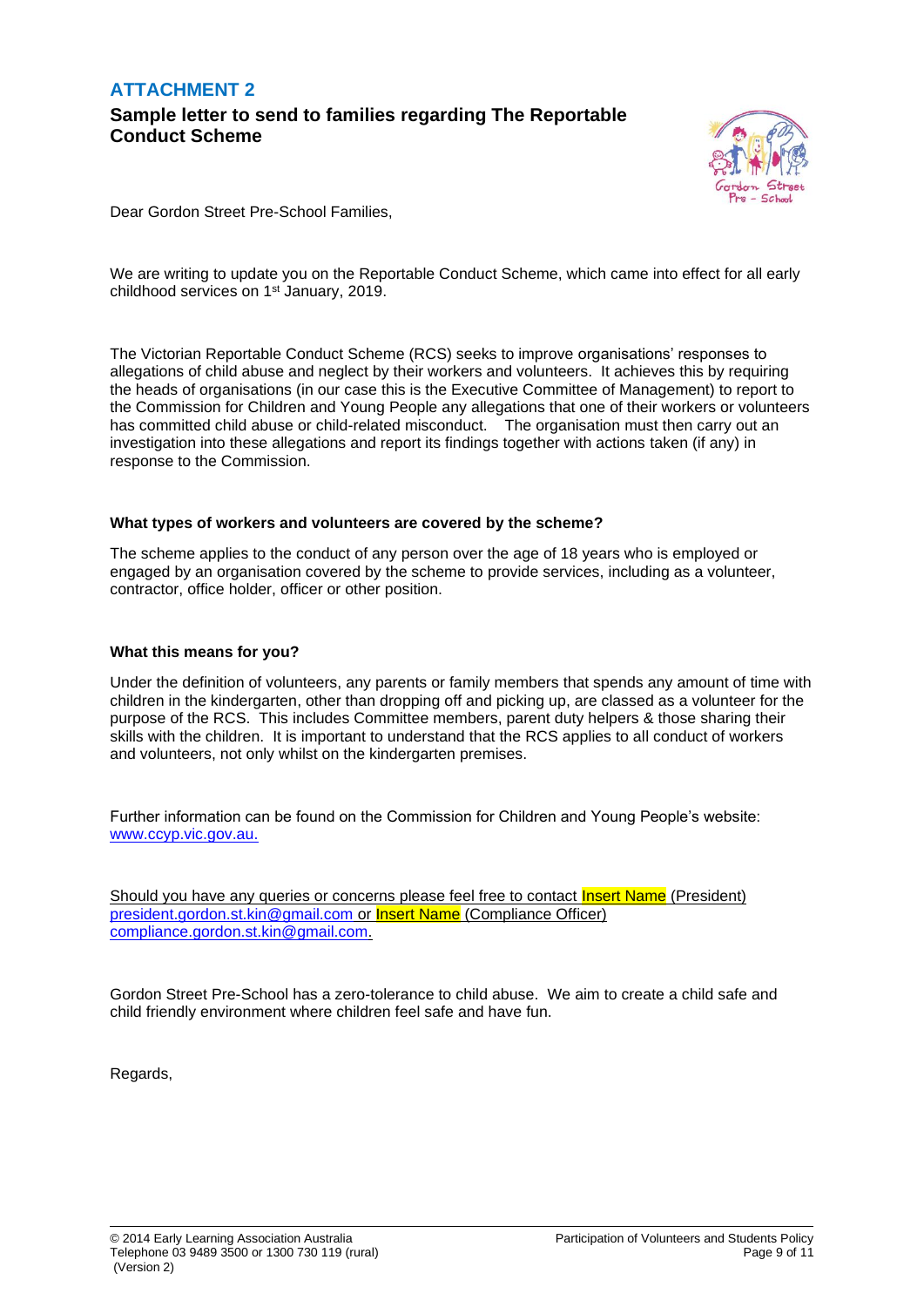

# **Gordon Street Pre-School - Parent Helper Briefing Sheet**

Gordon Street Pre School is very appreciative of all Parent Helpers who are willing to commit time to help during a Pre-School session.

## **Parent Helper Responsibilities:**

- You must sign in and out using the visitor handbook located next to the sign in sheet.
- Parent helpers shall exercise mature judgment in supervising children and shall in all instances, respect each child's rights and privacy.
- It is essential that confidentiality is maintained. Parent helpers should only discuss any concerns directly and exclusively with the supervising Teacher/Educators.
- Parent helpers should be willing to perform a wide range of tasks. This includes activities such as copying, cutting, sorting, collating, cleaning, raking leaves, laminating, putting up or taking down artwork, and playing directly with children. Each of these activities makes a contribution to the Pre School. All are valuable to the teachers, staff, and children.
- Teachers will provide written and/or oral directions for activities they want parent helpers to execute.
- Treat your child as you would every other child at the Pre-School. Too much interaction can be disruptive to your child as well as his or her classmates.
- While it is acceptable to bring siblings to the parent helper session, it is the responsibility of the parent to supervise the sibling at all times.